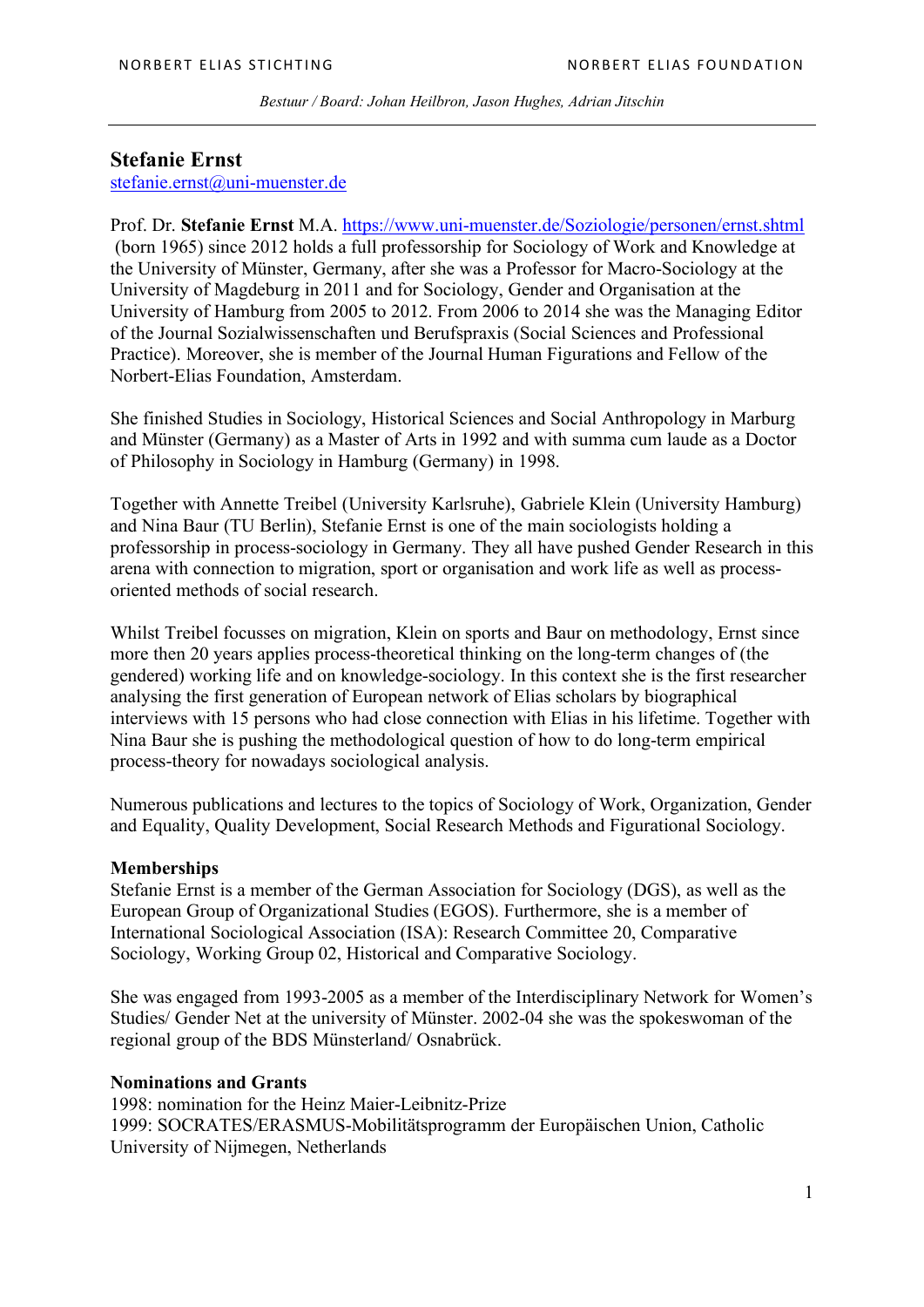1999: Post-doc-Fellowship from the German Academic Exchange Service (DAAD) at the Center for Women's Studies at the Catholic University of Nijmegen, Netherlands 1999: nomination for the Norbert Elias-Amalfi-Prize

2002-2003: programme member in the Center of Excellence Women and Science by the German Ministry for Research.2009: Research Grant Indiana University Bloomington, USA 2006: SOCRATES/ERASMUS-Mobilitätsprogramm der Europäischen Union, University of Copenhagen

Her current **research topics** are:

- Sociology of Work and Organisation
- Creative Economy
- Process Theory
- Gender and Diversity Studies
- Methods of reconstructive social research

#### Her current **research projects** are:

- SPRYNG
- Subjectivation of Work between Marketability and experimental Diversity.
- Thinking in Figurations: a Study about the Elias 'Schools'
- The "forgotten generation"? Youth and long-term unemployment.
- Re-defining the public. Die neue Sichtbarkeit von Frauen in der Öffentlichkeit: Teilprojekt im DFG-Vorhaben des ZEUGS, Uni Münster, Sichtbarkeit von Frauen in Arbeitsorganisationen (Diversity-Management und Teamarbeit)

#### **Elias related Publications**

#### **Monographs:**

Ernst, Stefanie, Becke, Guido. 2019. (In Press). *Transformationen der Arbeitsgesellschaft Prozess- und figurationstheoretische Beiträge*. Wiesbaden: Springer VS.

Ernst, Stefanie, Korte, Hermann. 2011. *Soziologie*. Konstanz: UVK Verlagsgesellschaft.

- Ernst, Stefanie. 2010. *Prozessorientierte Methoden in der Arbeits- und Organisationsforschung. Eine Einführung*. Wiesbaden: VS Verlag.
- Ernst, Stefanie. 1999. *Geschlechterverhältnisse und Führungspositionen. Eine figurationssoziologische Analyse der Stereotypenkonstruktion*. Opladen: Weszdeutscher Verlag.
- Ernst, Stefanie. 1996. *Machtbeziehungen zwischen den Geschlechtern. Wandlungen der Ehe im 'Prozess der Zivilisation'*. Opladen: Westdeutscher Verlag.
- Ernst, Stefanie, Weischer, Christoph, Behrouz, Alikhani (Eds.): 2017. *Changing Power Relations and the Drag Effects of Habitus. Theoretical and Empirical Approaches in the Twenty-First Century.* Köln: GESIS.
- Ernst Stefanie (Ed.): 2017. *On Norbert Elias. Becoming a Human Scientist*. Wiesbaden: Springer VS.
- Ernst, Stefanie, Korte, Hermann (Hrsg.): 2017. *Gesellschaftsprozesse und individuelle Praxis. Münsteraner Vorlesungsreihe zur Erinnerung an Norbert Elias'Gastprofessur vor 50 Jahren.* Wiesbaden: VS Springer.
- Ernst, Stefanie, Binkley, Samuel (Eds.): 2010. *Guest Edition: Journal Foucault Studies: Elias and Foucault*.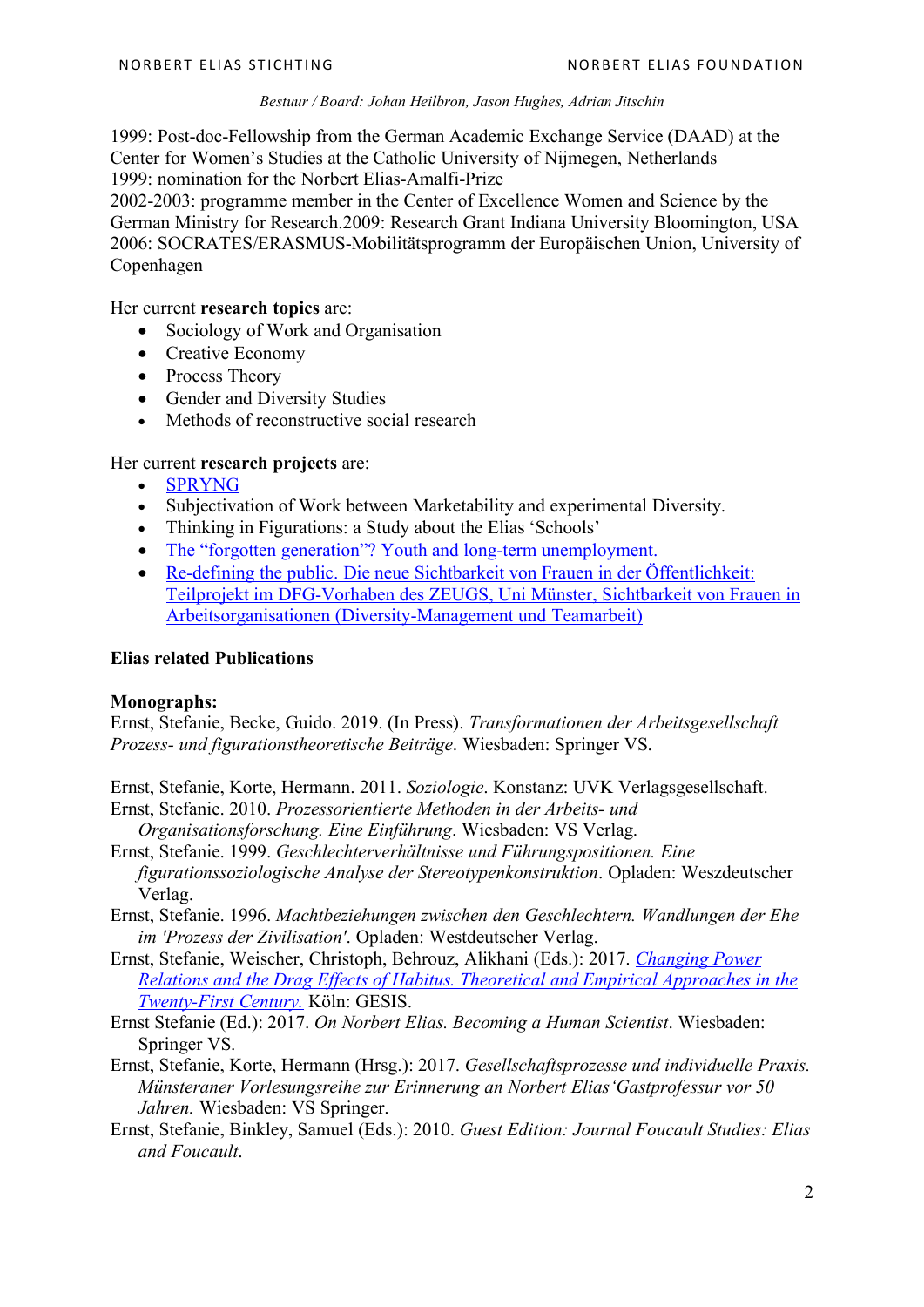Ernst, Stefanie, Bühmann Andrea D. (Eds.): 2010. *Care or Control of the Self. Norbert Elias, Michel Foucault and the Subject in the 21st Century*. Newcastle upon Tyne: Cambridge Scholars Publishing.

## **Articles:**

- Ernst, Stefanie, Weischer, Christoph, Alikhani, Behrouz. 2017. '*Changing Power Relations and the Drag Effects of Habitus. Theoretical and Empirical Approaches in the Twenty-First Century. An Introduction*.' *Historical Social Research: Historische Sozialforschung* 42, Nr. 4: 7-21. doi: 10.12759/hsr.42.2017.4.7-21.
- Ernst Stefanie. 2016. '*Issues and Aspects of comparative long-term studies in Youth Unemployment in Europe: Biographical Constructions of "Generation Y"*.' *CAMBIO. RIVISTA SULLE TRASFORMAZIONI SOCIALI* 6, Nr. 12: 167-183. doi: http://www.fupress.net/index.php/cambio.
- Ernst, Stefanie. 2015. '*The 'Formation of the Figurational Family': Generational Chains of Process-Sociological Thinking in Europe*.' *CAMBIO: Rivista sulle trasformazioni sociali* 05, Nr. 09: 65-78. doi: http://www.fupress.net/index.php/cambio.
- Ernst, Stefanie. 2015. "*Zur Etablierung prozesstheoretischen Denkens. Norbert Elias und die figurationssoziologische Scientific Community in Europa.*" *Soziologie* 44, Nr. Heft 2: 162- 185.
- Ernst, Stefanie. 2013. '*Theorizing and Practizing Organizational Culture and Diversity: A Case Study*.' *CAMBIO. Journal on Social Change.* 3, Nr. 6: 197-210. doi: http://www.fupress.net/index.php/cambio.
- Ernst, Stefanie. 2013. "*"Dass wir da als Männer und Frauen unterschiedlich unterwegs sind…". Teamarbeit und Geschlecht zwischen Ökonomisierung und organisationalem Eigensinn.*" *Jahrbuch Ökonomie und Gesellschaft* 25, Nr. 1: 153-180.
- Ernst, Stefanie. 2011. '*Towards a Process-Oriented Methodology. Modern Social Science Research Methods and Nor-bert Elias' Concepts on Figurational Sociology*.' *Sociological Review Monographs* 59, Nr. 7/59, Norbert Elias and Figurational Research: Processual Thinking in Sociology: 117-139.
- Ernst, Stefanie. 2009. '*Using Qualitative Content Analysis of Popular Literature for Uncovering Long-Term Social Pro-cesses. The Case of Gender Relations in Germany*.' *Journal of Historical Social Research* 34, Nr. Data for Historical Sociology and for Analyzing Long-Term Social Processes: 252-269.
- Ernst, Stefanie. 2009. "Zwischen Qualität, Dumping und Profilierungsdruck. Eine explorative *Studie über das Arbeits- und Selbstverständnis von Kulturarbeitern*." *Sozialwissenschaften und Berufspraxis* 31, Nr. 1/2009: 76-87.
- Ernst, Stefanie. 2005. '*The Construction of Gender and Leadership: Figurational Approaches to Organizational Development and Women in Transition*.' Contributed to the *Gender Equality in Higher Education. Third European Conference*, Genoa.
- Ernst, Stefanie. 2003. '*From Blame Gossip to Praise Gossip? Gender, Leadership and Organizational Change*.' *The European Journal of Women's Studies* 10, Nr. 3/2003: 277- 299.
- Ernst, Stefanie. 2001. "*Leiblichkeit, Körperlichkeit und Unbewusstheit der Scham*." *Ethik und Sozialwissenschaften. Streitforum für Erwägungskultur* 12, Nr. 3/2001: 302-303.

# **Book chapters:**

Ernst, Stefanie. 2018. "*Zivilisations- und Prozesstheorie: Elias und die Geschlechterforschung*." In *Handbuch Interdisziplinäre Geschlechterforschung*,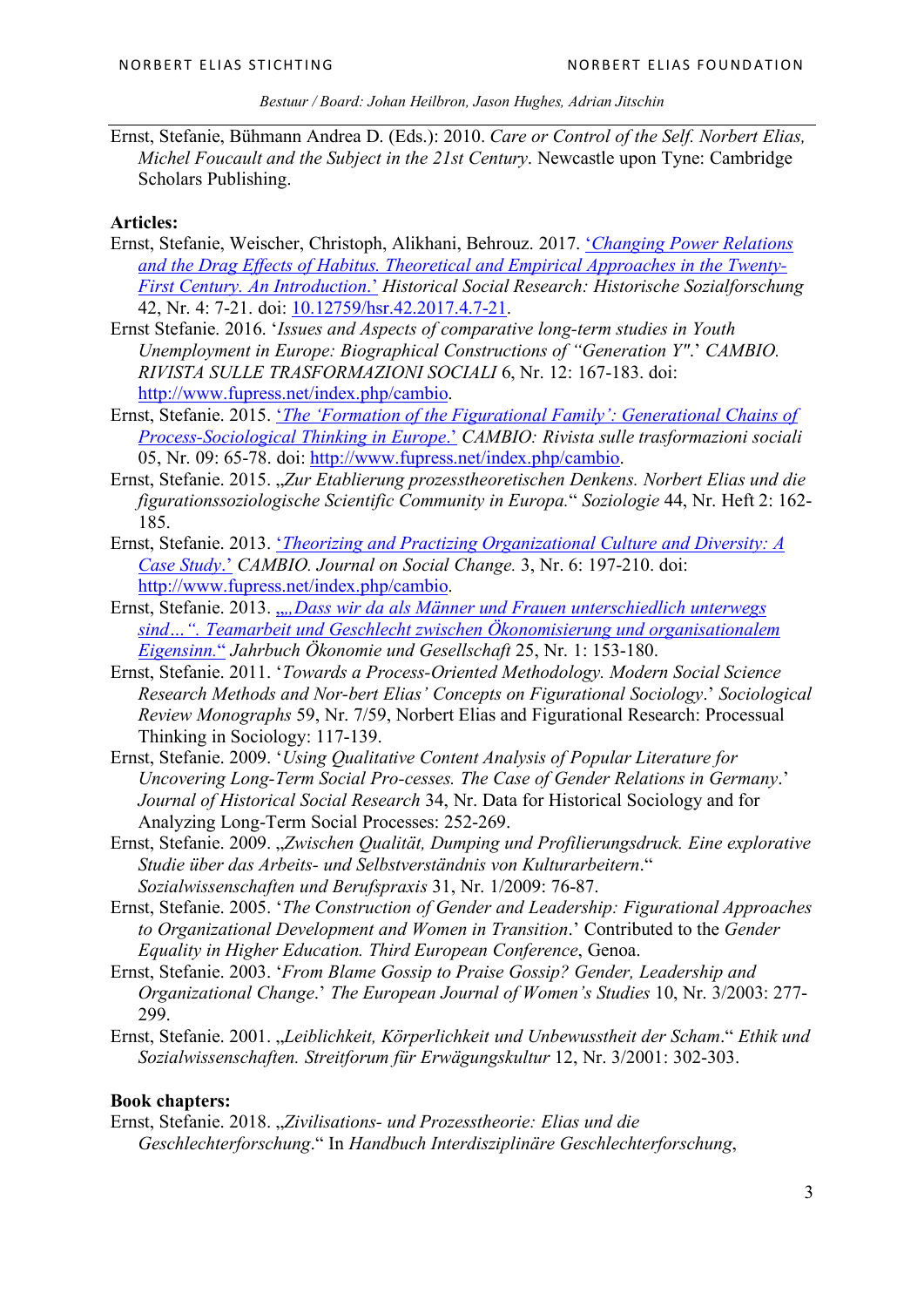herausgegeben von Kortendiek, Beate, Riegraf, Birgit, Sabisch, Katja, 399-408. Heidelberg: Springer VS. doi: 10.1007/978-3-658-12500-4 39-1.

- Ernst, Stefanie. 2017. "*"Ein Anlass (...) über bestimmte grundlegende Fragen des Faches neu nachzudenken." Über die Entwicklung prozesstheoretischen Denkens in Europa.*" In *Gesellschaftsprozesse und individuelle Praxis. Münsteraner Vorlesungsreihe zur Erinnerung an Norbert*, herausgegeben von Ernst, Stefanie, Korte, Hermann, 21. 1. Aufl. Wiesbaden: Springer VS.
- Ernst, Stefanie. 2016. "*Diversity-Trouble? Die Ambivalenz von Vielfalt und Differenz aus Sicht der Arbeits- und Organisationsforschung.*" In *Diversität und lebenslanges Lernen. Aufgaben für die organisierte Weiterbildung*, herausgegeben von Dollhausen, Karin, Muders, Sonja, 111-125. Gütersloh: W Bertelsmann.
- Ernst, Stefanie. 2014. "*Literarische Quellen und persönliche Dokumente*." In *Handbuch Methoden der empirischen Sozialforschung*, herausgegeben von Baur, N., Blasius, J., 829- 840. Wiesbaden: Springer VS.
- Ernst, Stefanie. 2010. "*Gekränkter Stolz? Prekäres Leben und Arbeiten jenseits des Normalarbeitsverhältnisses: Zwischenrufe aus dem 'Niemandsland der (Dauer)Arbeitslosigkeit'*." In *Prekarisierung zwischen Anomie und Normalisierung? Geschlechtertheoretische Bestimmungs-versuche*, herausgegeben von Manske, Alexandra/ Pühl, Katharina, 84-109. Münster: Westfälisches Dampfboot.
- Ernst, Stefanie. 2010. '*The Self, the Market and Changes in Working Life: A Process Sociological Contribution to an Enduring Debate*.' In *Care or Control of the Self. Norbert Elias, Michel Foucault and the Subject in the 21st Century*, edited by Ernst, Stefanie, Bührmann, Andrea, 70-93. Newcastle upon Tyne: Cambridge Scholar Publishing.
- Ernst, Stefanie/ Pokora, Felizitas. 2009. '*Between 'Constructive Pressure and Exploitation'? Interpretation Models for the Concept of 'Qualifactory Employment' for Longterm Unemployed*.' In *Perspectives on Empowerment, Social Cohesion and Democracy. An International Anthology*, edited by Henning Cecilia, Renblad Karin, 27-51. Jönköping: School of Health Sciences, Jönköping University.
- Ernst, Stefanie. 2007. "*Verdichtung, Flexibilisierung und Selbstvermarktung. Fremd- und Selbstzwänge in modernen Beschäftigungsfeldern*." In *Arbeit und Geschlecht im Umbruch der modernen Gesellschaft. Forschung im Dialog*, herausgegeben von Aulenbacher Brigitte, Funder Maria, Jacobsen Heike, Völker Susanne, 131-148. Wiesbaden: VS-Verlag.
- Ernst, Stefanie. 2002. "*Schamlose Töchter - Sittenstrenge Väter? (Denk-)Anstößiges zum Wandel der Verhaltensstandards*." In *LebensWandel. Streifzüge durch spätmoderne Beziehungslandschaften*, herausgegeben von Doehlemann, Martin, 146-151. Münster: Waxmann.
- Ernst, Stefanie. 2000. "*Schamlose Gesellschaft*." In *Soziologische Gesellschaftsbegriffe. Konzepte moderner Zeitdiagnosen*, herausgegeben von Kneer Georg, Nassehi Armin, Schroer Markus, 51-76. 2. Aufl. Paderborn: UTB/ Wilhelm Fink Verlag.
- Ernst, Stefanie. 2000. "*Geschlechterverhältnisse und Führungspositionen. Zivilisationsgeschichtliche Überlegungen*." In *Skepsis und Engagement. Festschrift für Hermann Korte*, herausgegeben von Klein Gabriele, Treibel Annette, 115-153. Münster, Hamburg, London: LIT-Verlag.
- Ernst, Stefanie. 1999. "*Von der "weiblichen Sonderart" zum "weiblichen Führungsstil"*. *Kontinuität und Wandel geschlechterstereotyper Konstruktionen"*." In *Vielfältige Verschiedenheiten. Geschlechterverhältnisse in Studium, Hochschule und Beruf*, herausgegeben von Neusel Aylâ, Wetterer Angelika, 255-284. Frankfurt am Main, New York: Campus.